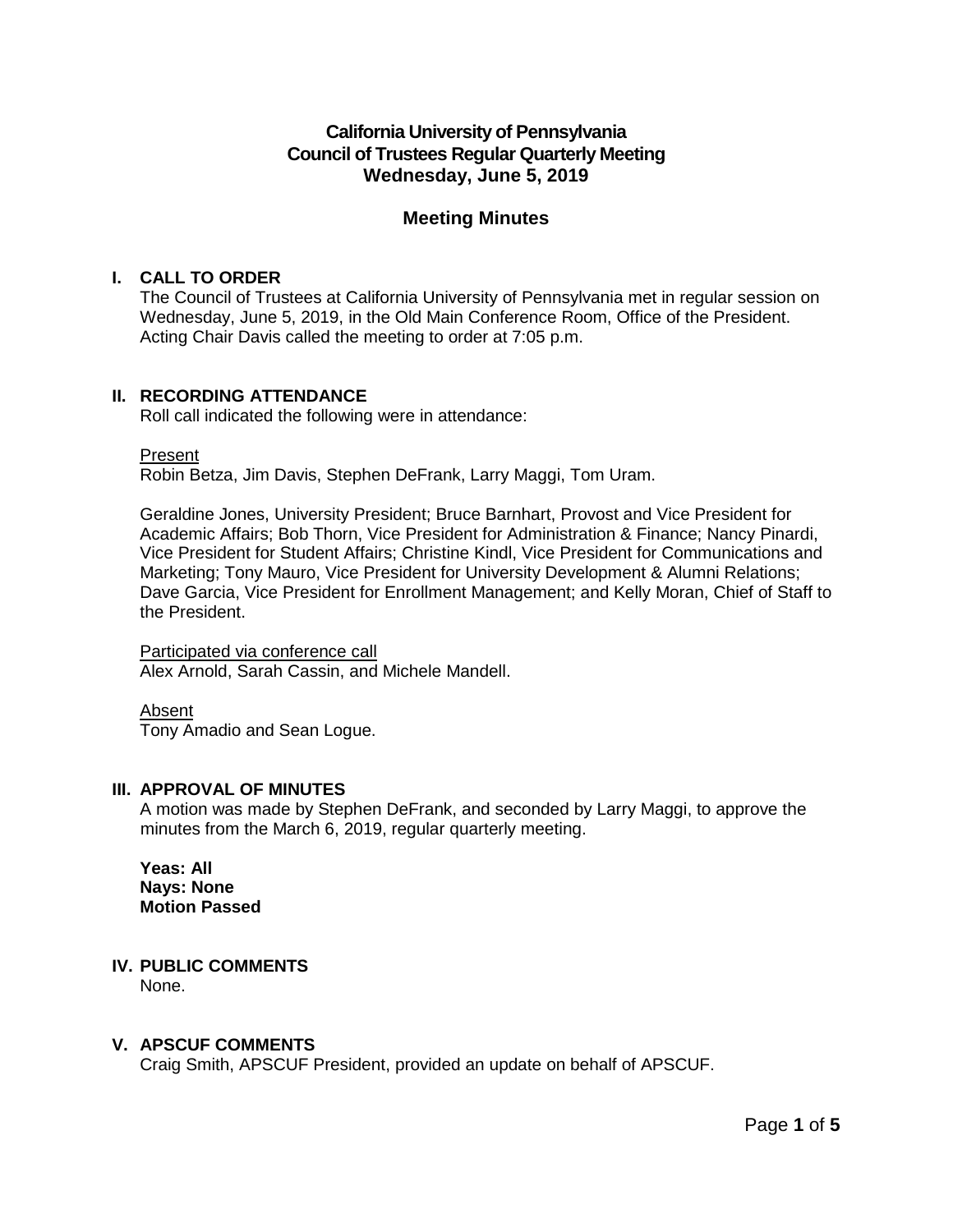## **VI. CHAIRMAN'S REPORT**

Acting Chair Davis provided a report on the following items:

- **A. Presidential Evaluation Committee** The Council of Trustees is to evaluate the President in accordance with procedures established by the Board of Governors, which recently updated the evaluation process to begin the evaluation after the end of the fiscal year. The Council will make recommendations to the Chancellor based on the Presidential Evaluation.
- **B. Nominating Committee** As acting chair, Davis appointed Tony Amadio, Tom Uram, and Stephen DeFrank to serve on the Nominating Committee. The election of officers will take place at the Council of Trustees meeting on September 18, 2019.
- **C. Committee Assignments** There are various seats available on the Council committees. Individuals interested in serving on a committee should contact Kelly Moran. Acting Chair Davis will review the committees and present suggested committee assignments at the Council of Trustees meeting on September 18, 2019. The new committee assignments will not be effective until the Council of Trustees meeting on December 4, 2019.

#### **VII. PACT UPDATE**

Trustee DeFrank provided a brief PACT update.

### **VIII. UNIVERSITY PRESIDENT'S REPORT**

President Jones provided an update on the State System Redesign and the University-wide Strategic Planning process.

#### **A. Resolution for Annette Ganassi**

A motion was made by Michele Mandell, and seconded by Robin Betza, to approve a resolution of appreciation for Immediate Past Chair Annette Ganassi, in recognition for her faithful service to the Council of Trustees of the California University of Pennsylvania.

**Yeas: All Nays: None Motion Passed**

#### **B. Proposed Bylaw Changes**

Added language to create an Enrollment Management Committee, which will review and discuss University enrollment strategies, enrollment trends, activities, and initiatives.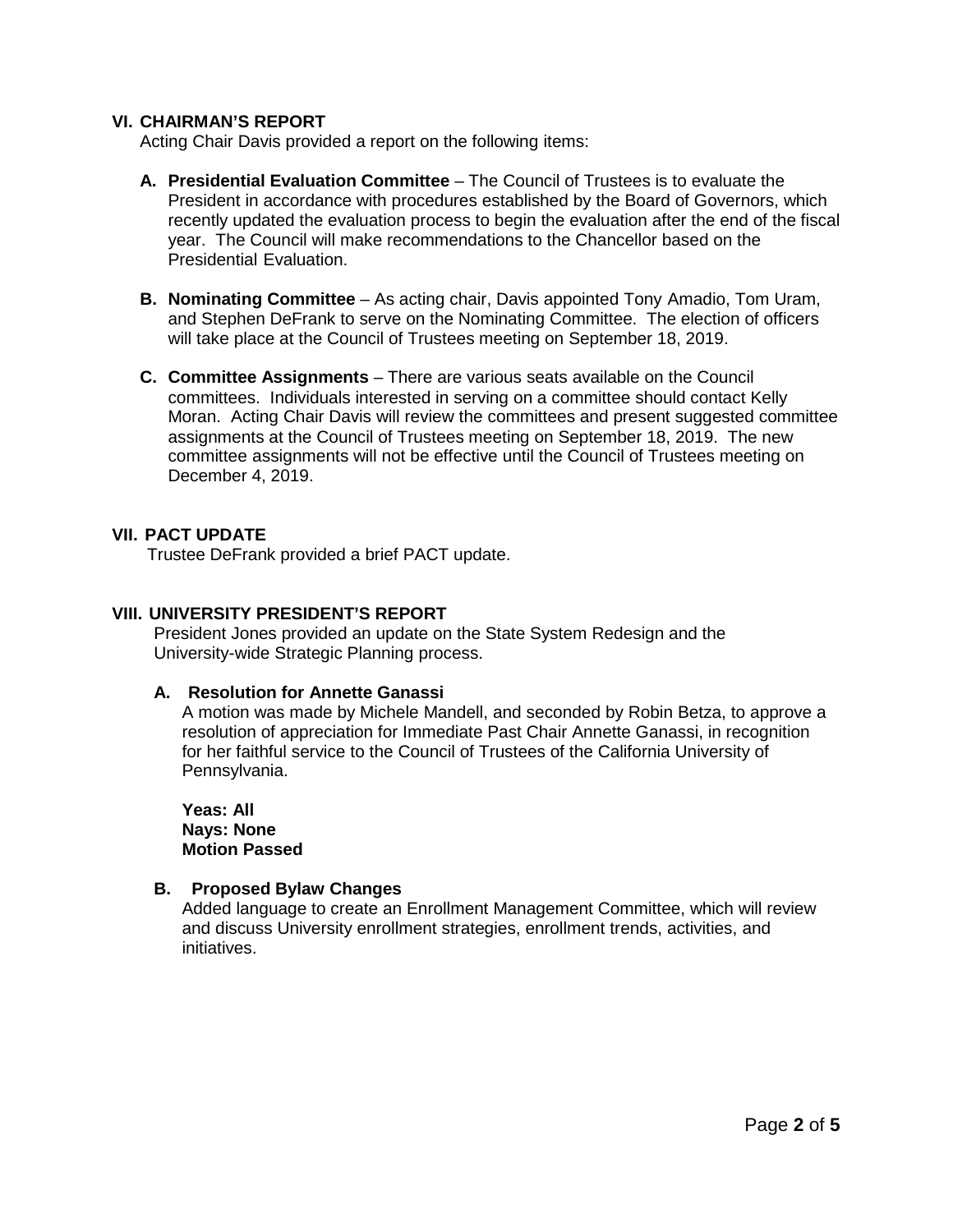# **IX. COMMITTEE REPORTS**

#### **A. Academic Affairs**

Provost Barnhart provided the following update to Council.

## **1. Quarterly Update**

Provost Barnhart described academic programs in Molecular Biology and Veterinary Technology that are beginning this fall. He also reported that the University received \$12.5 million in grants, contracts, and in-kind gifts in the 2018-2019 fiscal year.

## **2. Enrollment Management Update**

Vice President Garcia reported that Cal U expects to exceed its fall 2019 enrollment goal for first-year students. However, summer enrollment has dropped by 1.3% compared to last year, and an overall 7% decrease in full-time equivalency (FTE) enrollment is anticipated this fall.

#### **B. Administration and Finance**

Vice President Thorn provided the following update to Council.

## **1. Quarterly Contract and Purchases**

A motion was made by Larry Maggi, and seconded by Tom Uram, to approve the quarterly contracts and purchases over and under \$10,000 negotiated or awarded by the President or her designee, as well as all contracts for consultative services for the period of January 21, 2019 to April 20, 2019.

**Yeas: All Nays: None Motion Passed**

# **2. Memorandum of Understanding**

- **SAI**

A motion was made by Robin Betza, and seconded by Stephen DeFrank, to approve the Memorandum of Understanding between the California University and the Student Association, Inc. (SAI).

**Yeas: All Nays: None Motion Passed**

## - **Foundation**

A motion was made by Stephen DeFrank, and seconded by Tom Uram, to approve the Memorandum of Understanding between the California University and the Foundation for the California University of Pennsylvania (Foundation).

**Yeas: All Nays: None Motion Passed**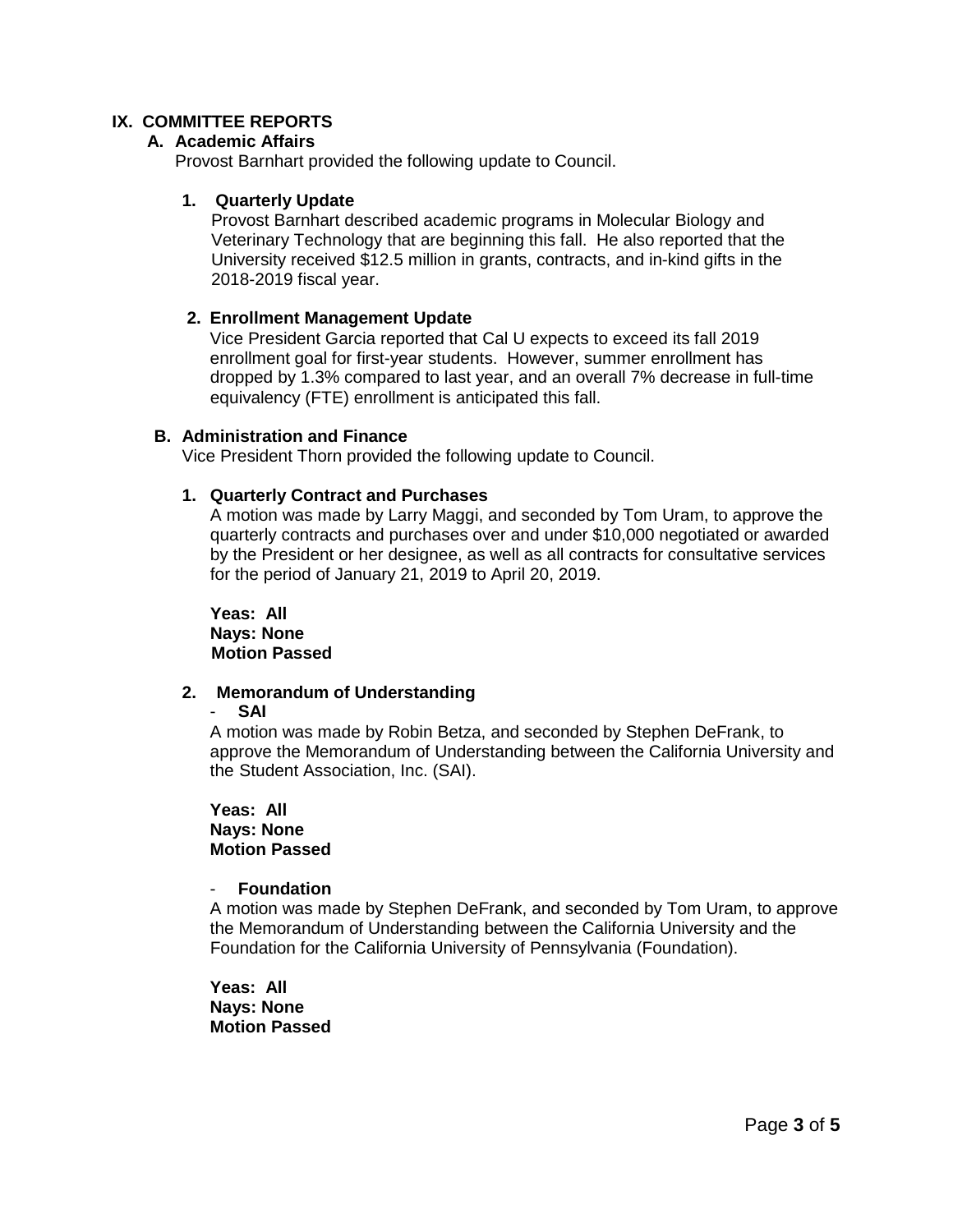## **3. Fiduciary Agreement**

A motion was made by Larry Maggi, and seconded by Robin Betza, to approve the Fiduciary Agreement between the Foundation for the California University of Pennsylvania and the California University of Pennsylvania.

**Yeas: All Nays: None Motion Passed**

## **4. External Financial Support**

A motion was made by Michele Mandell, and seconded by Alex Arnold, to approve the resolution and statement certifying the University complies with the Board of Governors Policy 1985-04-A.

**Yeas: All Nays: None Motion Passed**

## **5. Proposed Private Instruction in Music/Voice Fee**

A motion was made by Tom Uram, and seconded by Robin Betza, to approve the implementation of the proposed Private Instruction in Music/Voice fee for all private instruction courses in Music and Voice effective Fall 2019 semester.

**Yeas: All Nays: None Motion Passed**

#### **6. Capital Spending Plan – Revised**

A motion was made by Stephen DeFrank, and seconded by Tom Uram, to approve the revised Capital Projects Spending Plan proposed for fiscal years 2019-2020 through 2023-2024.

**Yeas: All Nays: None Motion Passed**

#### **7. Annual Inspection of Facilities**

A motion was made by Larry Maggi, and seconded by Robin Betza, to approve the Annual Inspection of Facilities report that outlines the state of all University educational and general auxiliary buildings, as well as its infrastructure.

**Yeas: All Nays: None Motion Passed**

# **8. Quarterly Update**

Vice President Thorn reported that renovations at Coover Hall and Lilley Field are nearly complete, and both will be used this fall.

# **9. Quarterly Budget Update**